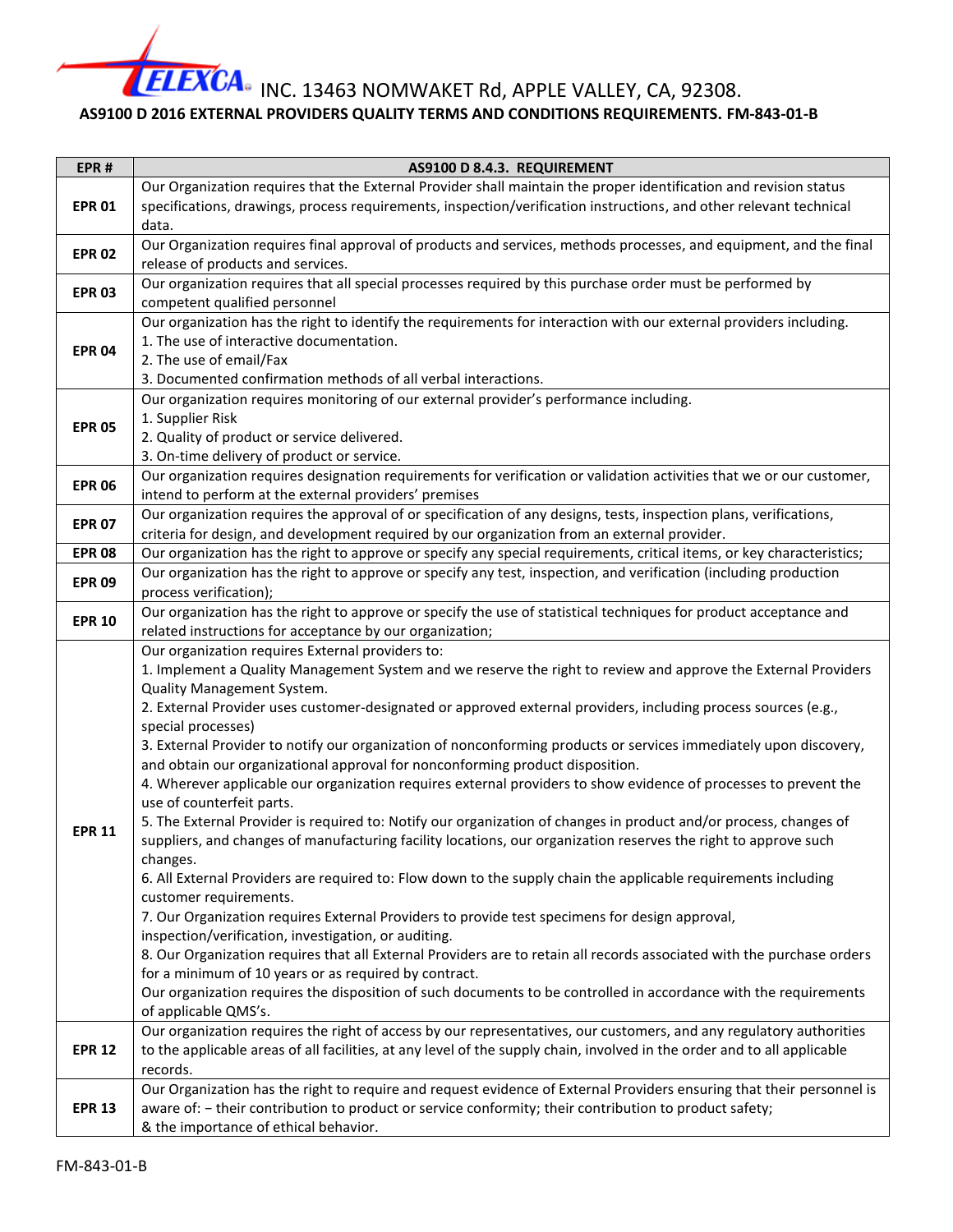$\overline{\textbf{EXCA}}$ • INC. 13463 NOMWAKET Rd, APPLE VALLEY, CA, 92308.

## **AS9100 D 2016 EXTERNAL PROVIDERS QUALITY TERMS AND CONDITIONS REQUIREMENTS. FM-843-01-B**

#### **TELEXCA CUSTOMER FLOW DOWN REQUIREMENTS**

#### **ARROWHEAD PRODUCTS**

<https://arrowheadproducts.net/supplychainmanagement.aspx>

QCI-06-063 – Rev AP. I, II, III

Appendix (ARPRO967) 2 A-L / 3 / 7B / 8B / 9 D-M / 10 D / 16 / 17 / 18 / 19. **HI-TEMP INSULATION, INC**

### <http://hi-tempinsulation.com/>

F-025 – Rev.N - Quality Notes 001 / 006 / 009 / 010 / 011 / 013 / 014 / 015 / 020 / 021

Other Notes: \* Digital Data is used and controlled in accordance with the latest revision of BOEING D6-51991. (Supplier to disregard if digital data was not provided)

\* At suppliers/processors/co-producers unless a specific specification revision is called out in the PO, use the revision in effect on the date of the PO. Please contact the buyer for the current revision.

\*Special Processes must be in accordance with BOEING D1-4426 Latest Revision)

## **RSA ENGINEERED PRODUCTS**

<https://rsaeng.com/RsaEng/site/default.aspx?ContentPage=Quality.html>

BMS-74-04 – Rev F: 1 / 3 / 7 / 8 / 9 / 10 / 12 / 14 / 15 / 16 / 18 / 19 / 20 / 21 / 23 / 24 / 25 / 27 /

31 / 32 / 33 / 34 / 35 / 36 / 37 / 40 / 41 / 46 / 50 / 51 / 55 / 56

#### **SENIOR AEROSPACE, SSP**

<https://www.seniorssp.com/>

SQAP-001 Rev AD:

**Manufactured POs:** 

(Sections 1 and 2) 1 / 5 / 6 / 11 / 14 / 16 / 18 / 32 /

**Outside Process POs: (Sections 1 and 2)**

1 / 3 / 4 / 5 / 6 / 8 / 11 / 12 / 14 / 16 / 17 / 23 / 24 / 25 / 26 / 27 / 34

"\*3 IS ONLY APPLICABLE WHEN SPECIFIALLY STATED ON PO"

"\*4 APPLICABLE ONLY IF ROCKETDYNE MACHINING PROCESS"

"\*8 APPLICABLE ONLY IF ISO APPROVED"

"\*11 IS ONLY APPLICABLE WHEN MATERIAL IS SUPPLIER FURNISHED"

"\*24 IS ONLY APPLICABLE TO LOCKHEED MARTIN AERONAUTICS"

"\*26 ONLY APPLICABLE IF GOVERNMENT PRIORITY/RATING AND CONTRACT NUMBERS ARE REFERENCED ON PO"

**THERMAL NORTHWEST, INC F-1018 – 18-JAN-2021:** 1 / 2 / 3 / 4 / 5 / 6 / 8 / 16 / 17 / 19 / 20 **"Exotic QCPR FORM DATED March 20, 2018"**

**LMI (PEGASUS)**

<http://pegasusmfg.com/resources.php>

SEE LMI SUPPLIER QUALITY REQUIREMENTS MANUAL (SQRM) FOR ADDITIONAL CUSTOMER REQUIREMENTS AND FAI PROTOCOL.

OEM: EMBRAER

EXPORT CONTROL REQUIREMENTS:

THE COMMODITIES LISTED IN THIS PURCHASE ORDER ARE SUBJECT TO THE CONTROLS OF THE DEPARTMENT OF STATE, SPECIFICALLY INTERNATIONAL TRAFFIC IN ARMS REGULATION (ITAR) 22 C.F.R. CHAPTER 1 SUBCHAPTER M PARTS 120-130. EQUIPMENT AND OR TECHNICAL DATA GENERATED OR DELIVERED IN PERFORMANCE WITH THIS PURCHASE ORDER ARE SUBJECT TO COMPLIANCE WITH THESE REGULATIONS.

\*\*\*\*\*\*\*\*\*\*\*\*\*\*\*\*\*\*\*\*\*\*\*\*\*\*\*\*BY ACCEPTANCE OF THIS ORDER\*\*\*\*\*\*\*\*\*\*\*\*\*\*\*\*\*\*\*\*\*\*\*

THE SUPPLIER CERTIFIES THE FOLLOWING:

1) THE SUPPLIER IS A U.S. PERSON AS DEFINED IN THE ITAR OR POSSESSES THE APPROPRIATE LICENSES AND OR EXEMPTIONS FROM THE US GOVERNMENT TO RECEIVE TECHNICAL DATA AND PERFORM DEFENSE WORK.

2) THE SUPPLIER WILL NOT TRANSFER ANY TECHNICAL DATA OR DEFENSE ARTICLES DIRECTLY OR INDIRECTLY TO A THIRD PARTY, PERSON, OR COUNTRY WITHOUT THE PROPER APPROVAL OF THE US STATE DEPARTMENT, DDTC.

3) THE SUPPLIER IS PROHIBITED FROM DISCLOSING ANY TECHNICAL DATA WITHOUT PRIOR APPROVAL OF THE US STATE DEPARTMENT, DDTC.

4) THE SUPPLIER SHALL PROTECT AND WILL PROHIBIT ANY TRANSFER OF TECHNICAL DATA TO ANY FOREIGN PERSON WHO IS NOT AUTHORIZED BY THE US STATE DEPARTMENT.

FM-843-01-B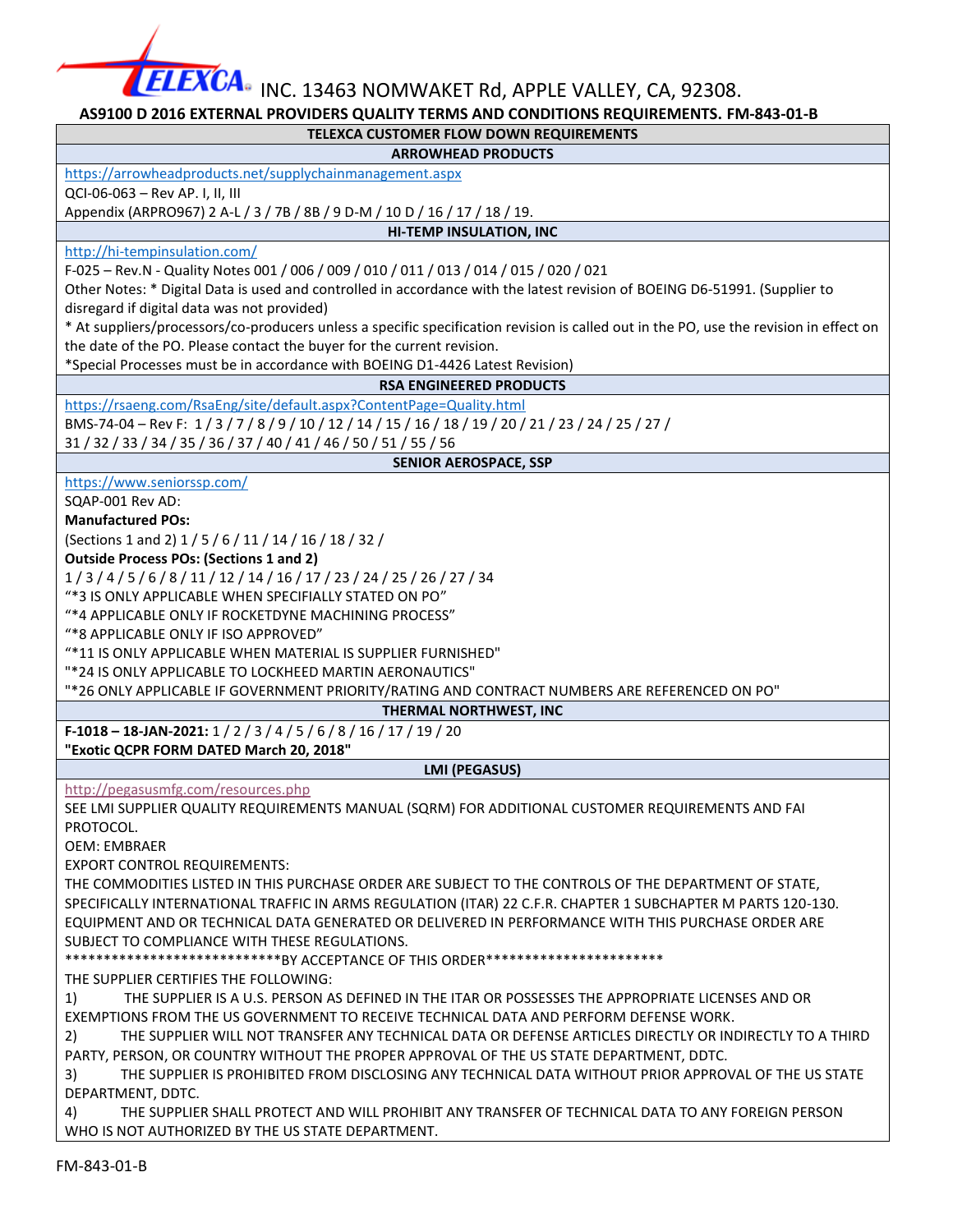$\widetilde{\text{EXCA}}$ • INC. 13463 NOMWAKET Rd, APPLE VALLEY, CA, 92308.

## **AS9100 D 2016 EXTERNAL PROVIDERS QUALITY TERMS AND CONDITIONS REQUIREMENTS. FM-843-01-B**

\*\*\*\*\*\*\*\*\*\*\*\*\*\*\*\*\*\*\*\*\*\*\*\*\*\*\*\*\*\*\*\*\*\*\*\*\*\*\*\*\*\*\*\*\*\*\*\*\*\*\*\*\*\*\*\*\*\*\*\*\*\*\*\*\*\*\*\*\*\*\*\*\*\*\*\*\*\*

SPECIAL NOTES FOR THIS PURCHASES ORDER SUBCONTRACT:

1) The buyer is LMI Aerospace, Inc., (LMI) being represented by its Purchasing Agent who issued this purchase order to the vendor, who is the Seller.

2) SCOPE OF WORK – Seller will fabricate the line item(s) ordered in accordance with this purchase order.

3) CONTRACTUAL DUE DATE – The "Date Due" associated with each line item on this purchase order is the date that the goods ordered herein are due on the dock at the "Ship To" location noted in the banner of this purchase order. The Seller must allow for First Article and/or source inspection (if applicable), and transit time, in order to meet that commitment. The Seller's performance is rated for on-time delivery based on the purchase order due date.

4) SHIPPING TOLERANCE – There is no shipping tolerance. The seller must deliver the exact quantity ordered hereon.

5) DOCUMENTATION – Supporting documentation and certifications for goods delivered against this order is part of the deliverable package. LMI will begin the payment cycle only upon receipt of the hardware component, and the associated paperwork component of the line item(s) ordered herein. Furthermore, both of these components must conform to the requirements of this purchase order subcontract in order to begin the payment cycle.

6) ENGINEERING DATA HORIZON – Line-item due dates of this purchase order may extend beyond current customer engineering data's validity period. Fabricating prior to twelve (12) weeks before the due date is at Seller's risk.

7) REFERENCES ON SELLER'S DOCUMENTS – Seller must reference the purchase order number and the line-item number on its invoices and packing lists.

8) ENGINEERING DATA VALIDATION AND CROSS-CHECK – Seller must validate the revision level of engineering data cited on this purchase order, as well as any specific configuration notes called out in the part planning; against the revision level of any engineering data accompanying this purchase order, or any engineering data in the Seller's possession. The seller must notify the Buyer of any revision levels mismatches or discrepancies.

9) ENGINEERING DATA CONFLICTS – Seller must notify the Buyer of any conflicts in the engineering data between the technical information in the traditional drawings (e.g. CATIA model-based definitions). The seller must not make any assumptions about such conflicts; but will petition the Buyer in writing for guidance

10) INCORPORATION OF DOCUMENTS – The following documents are hereby incorporated herein by this reference: a. LMI Aerospace, Inc., General Terms and Conditions for Purchase Orders, which is online at

http://lmiaerospace.com/files/1914/3411/3712/LMIAerospace\_TERMSandCONDITIONS.pdf

b. LMI Aerospace, Inc., Supplier Management and Procurement Supplier Quality Requirements Manual (SQRM), which is online at http://www.lmiaerospace.com/files/5414/6651/7482/SQRM.pdf Consult the latter for additional customer requirements and FAI protocol.

11) CODES FOR ENGINEERING DATA REFERENCE – Examples of codes appearing on the purchase order document:

- a. "B1" = Blueprint (paper or .pdf version), Sheet No. 1.
- b. "C3" = Electronic file, digital data, (e.g. CATIA model), Sheet 3.
- c.  $M2'' = MYLAR$ , Sheet No. 2.
- d.  $"T4" = Tool Number 4.$

NOTE: The date code shown in the BOM item line on this order does not represent the date shown in the date field of the drawing block of the associated drawing. It is an internal LMI date code. If any information in these fields is missing or contradictory, the Seller will use and default to the latest engineering data supplied to it by the Buyer in order to fulfill this contract.

12) ROUTING – When LMI Aerospace Inc. is responsible for shipping costs, and unless otherwise specified on this purchase order, the Buyer's preferred carrier shall be used. The default service level is GROUND. The seller must obtain a Routing Guide from the Buyer in order to ship at LMI expense. The seller must obtain written permission from the Buyer to utilize next-day or second-day air service. The Buyer's Purchasing Agent must approve any deviations from the Routing Guide. Should Seller use other delivery methods or services not approved by the Purchasing Agent, Seller will be responsible for all delivery costs associated with such shipment.

13) DEVIATION NOT PERMITTED – Seller cannot deviate from the unit price, schedule, or scope of work without written authorization from the Buyer. The formal vehicle for documenting such changes is a Purchase Order Change (POC) from the Buyer.

14) GOVERNMENT PRIORITY RATING – This order may contain a DO and/or a DX priority rating. Applicable items and ratings will be listed on the purchase order should the order contain either or both of the ratings mentioned above. Seller is required to follow the provisions of the Defense Priorities and Allocation System (15 CFR 700) and all other applicable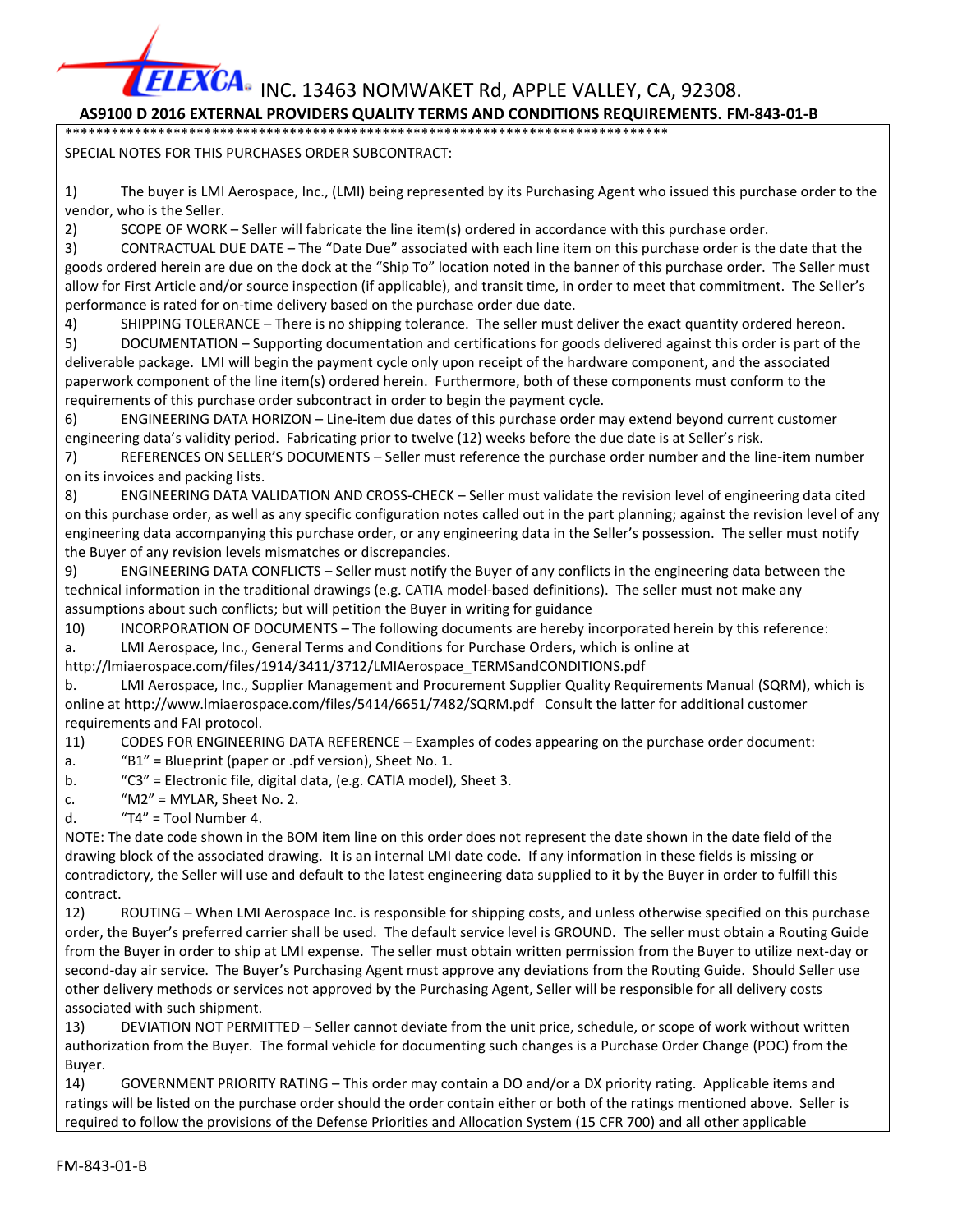## **FLEXCA** INC. 13463 NOMWAKET Rd, APPLE VALLEY, CA, 92308.  **AS9100 D 2016 EXTERNAL PROVIDERS QUALITY TERMS AND CONDITIONS REQUIREMENTS. FM-843-01-B**

regulations and orders of the Office of Industrial Resource Administration – Department of Commerce, in obtaining products and materials needed to fulfill this purchase order. (FAR 52.211-15 Defense Priority and Allocation Requirements). 15) USE OF TMX MATERIAL FOR BOEING COMMERCIAL AIRPLANES GROUP: IF SUPPLIER IS RESPONSIBLE FOR PROVIDNG THE RAW MATERIALS FOR PRODUCTS ORDERED HEREON, WHEREBY THE END USER OF THESE GOODS (OEM) IS THE BOEING COMMERCIAL AIRPLANES GROUP; THE SELLER ACKNOWLEDGES THAT THE RAW MATERIAL COST ELEMENT OF THE UNIT PRICE THEREOF WAS DERIVED USING PRICES FROM THE TMX AEROSPACE DIVISON (FOR ALL PRODUCTS TMX PROVIDES), WHICH PROVIDES EXCLUSIVE SUPPLY CHAIN MANGEMENT SUPPORT THE BOEING COMMERCIAL AIRPLANES GROUP. SELLER FURTHER ADKNOWLEDGES THAT ALL RAW MATERIAL CONTENT SUPPLIED TO LMI AEROSPACE, INC., IN FULFILLMENT OF THIS PURCHASE ORDER SUBCONTRACT ORIGINATES FROM TMX AEROSPACE DIVISION; IF THE END USER OF THESE GOODS IS BOEING COMMERICAL AIRPLANES GROUP.

16) LMI Aerospace Inc., is committed to compliance with Section 1502 of the U.S. Wall Street Reform and Consumer Protection Act. To satisfy customer requirements and the goals of the Act, LMI Aerospace, Inc. and its suppliers will strive to provide only conflict free products through responsible and appropriate sourcing activities. LMI Aerospace, Inc. approved suppliers, both public and private, are required to conduct due diligence on the presence of Conflict Minerals in their supply chain and provide accurate reporting and certifications on the presence of Conflict Minerals in products provided to LMI Aerospace, Inc. Suppliers unwilling to implement procedures which assure only conflict free products are supplied to LMI Aerospace, Inc. may be ineligible for LMI Aerospace, Inc. approved supplier status.

17) ITAR Requirements: Any documents that include items or technology covered by the Munitions list are subject to the International Traffic in Arms Regulations (ITAR), 22 CFR 120-130. Accordingly, all suppliers are prohibited from exporting technical data to a foreign person without authorization from the U.S. State Department. Is in the responsibility of the recipient of this purchase order to ensure their compliance with all applicable U.S. export regulations. Seller agrees to comply with all applicable U.S. export control laws and regulations, specifically including, but not limited to, the requirements of the Arms Export Control Act, 22 U.S.C. 2751-2794, including the International Traffic in Arms Regulations (ITAR), 22 C.F.R. 120 et seq.; and the Export Administration Act, 50 U.S.C. app. 2401-2420, including the Export Administration Regulations, 15 C.F.R. 730-774; including the requirement for obtaining any export license or agreement, if applicable. Without limiting the foregoing, Seller agrees that it will not transfer any export-controlled item, data, or services, to include transfer to foreign persons employed by or associated with, or under contract to Seller or Seller's lower-tier suppliers, without the authority of an export license, agreement, or applicable exception. Seller must comply with ITAR, part 122.1 Registration requirements (a), Any person who engages in the United States in the business of either manufacturing or exporting defense articles or defense services is required to register with the Office of the Defense Trade Controls. Manufacturers who do not engage in exporting must nonetheless register.

18) Asbestos (all forms) - global regulations (e.g., EU REACH Annex XVII) prohibit the use of asbestos. LMI Aerospace explicitly prohibits suppliers from delivering products that contain any asbestos mineral fibers or asbestos in any form. 19) Penta-Bromo diphenyl ether and octa- Bromo diphenyl ether – global regulations (e.g. EU 76/769/EEC, RoHS, US EPA) restrict their marketing and use. LMI Aerospace suppliers are required to identify the presence of these flame retardants in materials and parts supplied to LMI Aerospace.

20) Polychlorinated biphenyls (PCBs) – global regulations (e.g. Stockholm Convention, US Environmental Protection Agency prohibits the use of PCBs. LMI Aerospace explicitly prohibits suppliers from delivering products that contain any PCBs.

21) Seller certifies that the parts contained in the shipment have been inspected and accepted, and meet all applicable Customer, Engineering, Purchase Order, and/or specification requirements.

22) LMI Aerospace, Inc. ("LMI" or the "Company") is committed to ensuring that its suppliers do not use Forced Labor or engage in human trafficking. LMI's Code of Ethics and Business Conduct establishes that working conditions are safe, workers are treated with respect and dignity as understood by the international community, and business operations are environmentally responsible and conducted ethically. Both LMI and its suppliers are expected to honor this commitment. These Policy forms are part of LMI's purchase order, unless otherwise specified. This full policy is available within the Supplier Management section at www.lmiaerospace.com

### Rev J 08/04/2017 (Added note 22)

GENERAL NOTES FOR THIS PURCHASE ORDER SUBCONTRACT:

A. MATERIAL SOURCE: Subcontractors providing raw material in their content to LMI must ensure that metallic raw material content is manufactured by domestic (i.e. produced in the United States of America) sources. Utilization of any foreign source of metallic raw material content must be from a source approved by LMI's customer. Furthermore, LMI's Purchasing Agent must approve the source in writing. If items ordered hereon are for Department of Defense use, then DFARS 252.225- 7008 Restriction on Acquisition of Specialty Metals and or 252.225-7009 Restriction on Acquisition of Certain Articles Containing